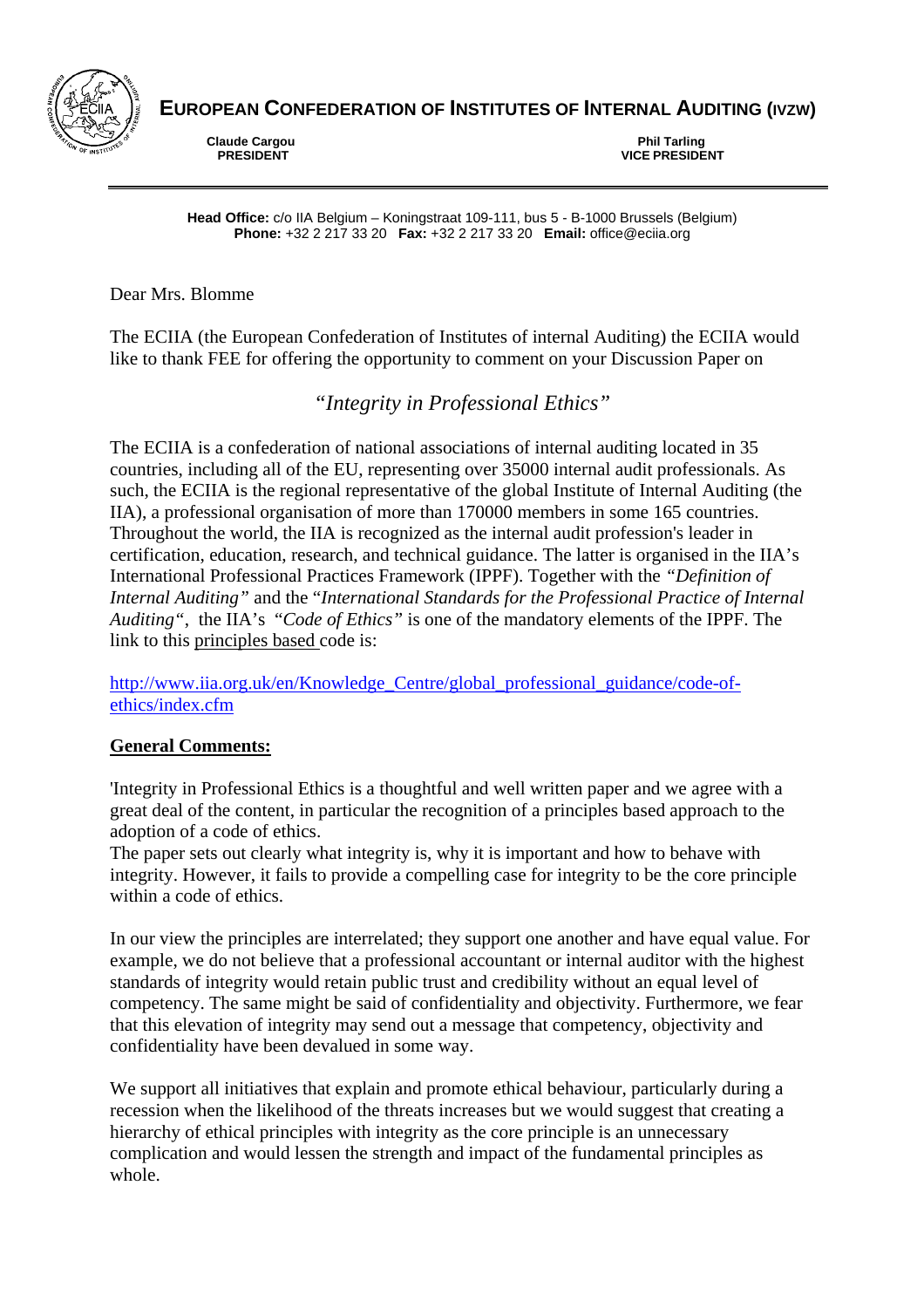### **Q1: What does integrity mean to you?**

The integrity of internal auditors establishes trust and thus provides the basis for reliance on their judgement.

## **Q2: Is integrity the core principle in professional behaviour? If yes why?**

No. All of the principles are complementary. There is significant overlap and it would be difficult to describe one without somehow referring to the others.

# **Q3: What are the threats to ethical behaviour?**

- Self interest/conflict of interest
- · Pressure to compete and promote the interests of the organisation
- · Retaining stakeholder confidence and investment
- Accepting unethical behaviour to achieve results

### **Q4: How do these threats change as the economic climate changes?**

The threats remain the same but the likelihood of them occurring is greatly increased.

### **Q5: How is integrity instilled in your audit firm or your organisation? Does it always work? How could be improved?**

The Institute of Internal Auditors (IIA) promotes to its members and to all internal auditors the Code of Ethics that is part of an International Professional Practices Framework (IPPF). 'Integrity' is one of the principles in the code, which also contains 'rules of conduct' that define how to behave with integrity. Members of the Institute are encouraged to review and comment on the IPPF on a regular basis.

#### **Q6: Do readers agree that integrity is actually the core principle and should be highlighted as such, compared with the other fundamental principles referred to in paragraph 2.3? If not, why not?**

No. as per the answer to question 2

.

**Q7: Do the other fundamental principles derive from integrity or are they complementary to it? Please explain your rationale?** 

No. They are complementary. The principles support one another with each one being equally important. There is a danger that the paper devalues competency, objectivity and confidentiality

### **Q8: From the perspective of professional ethical behaviour, does the quality of the person's character matter if their actions are consistent with expected**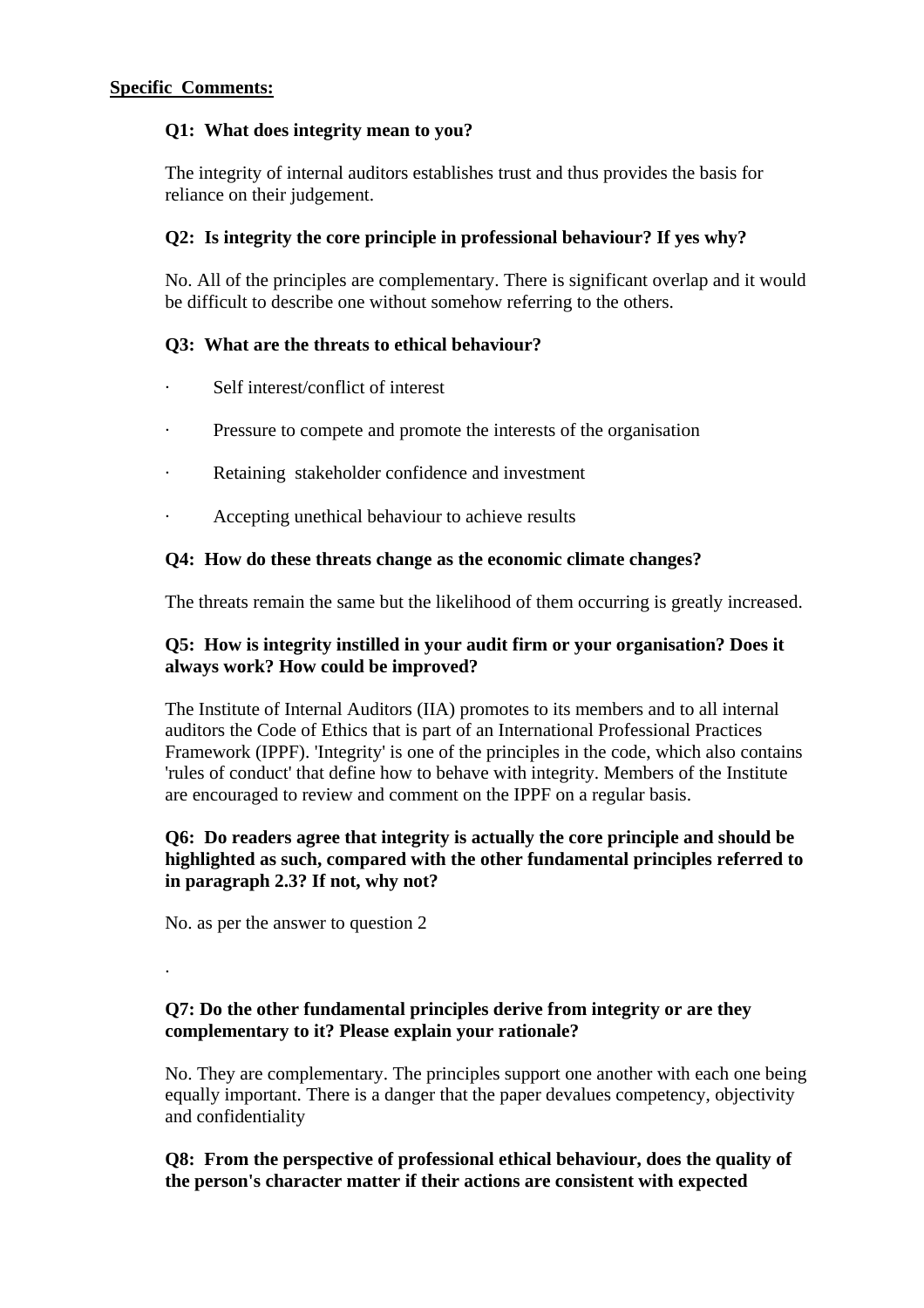#### **standards? Does this have consequences for the disciplinary process?**

We agree with paragraph 4.5, which describes professional integrity as a subset of personal integrity.

It also follows that in normal circumstances a person's character will influence their actions. Although situations may arise where a person's actions are 'out of character' which raises questions about their motivation.

However, if people act with integrity in accordance with expected standards we should not make judgements about a person's character. It is the nature of the actions that will have a consequence for the disciplinary process.

# **Q9: Do readers believe that the perceived integrity of the profession as a whole impacts upon the integrity of individuals within it? Again, does this have consequences for the disciplinary process?**

It is inevitable that the prevailing public perception of a profession's integrity will affect the profession's individual members. However, it is difficult to express a general opinion on whether this will impact upon an individual's integrity - we are all different.

The code of ethics and the disciplinary process of a profession should be subject to regular review to ensure both remain relevant and current. On the other hand the impact of the disciplinary process may be the need to be harsher on individual cases in order to regain or gain the public's confidence.

## **Q10: Would it be helpful for codes of ethics of accountancy bodies to include further discussion on integrity? If so, what are the key points that should be included?**

If the code does not already include an explanation of what it means to behave with integrity it would be useful to include a discussion. Paragraph 5.2 provides a good starting point

## **Q11: Should there be greater clarity of the extent to which personal integrity would affect professional integrity, to enhance harmonisation? What sort of personal behaviour should merit professional disciplinary action?**

Yes. It would be helpful but this is an emotive and subjective issue and it would be challenging to specify the full extent of behaviour that will bring the profession into disrepute.

### **Q12: Do you agree with the behavioural characteristics discussed in paragraph 5.2? If not, please explain what should be changed.**

Yes. This is a comprehensive list. We also agree that professional accountants should not only behave with integrity but be seen to do so, as per 5.3.

Paragraph 5.4 emphasises the importance of objectivity, which supports our position that the fundamental ethical principles are complementary.